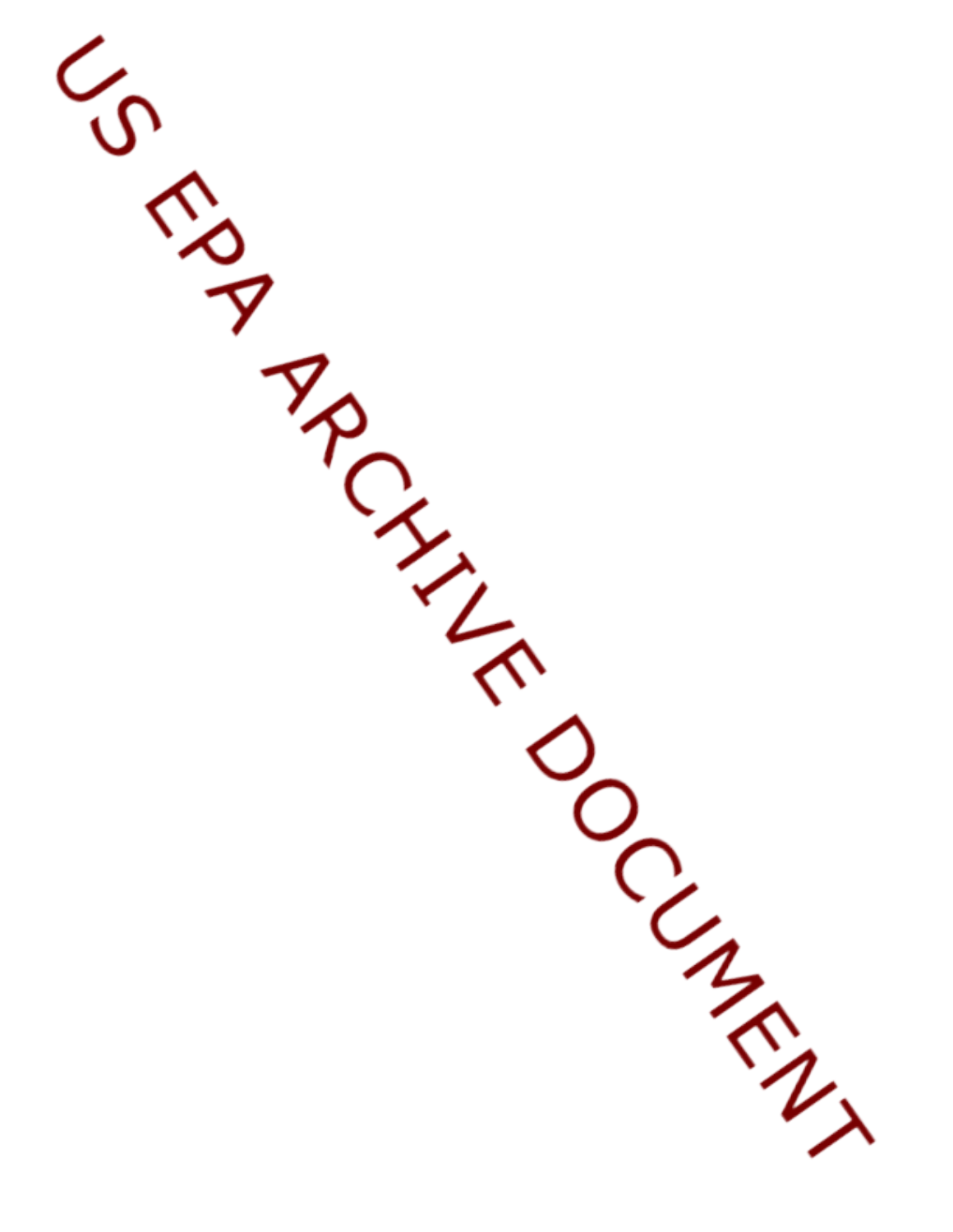# **THE ENVIRONMENTAL TECHNOLOGY VERIFICATION PROGRAM**

**F.TV** 



**U.S. Environmental Protection Agency** 



# **ETV Joint Verification Statement**

|                                      | TECHNOLOGY TYPE: ON-BOARD EMISSIONS MONITOR                                                                               |      |                                         |  |
|--------------------------------------|---------------------------------------------------------------------------------------------------------------------------|------|-----------------------------------------|--|
| <b>APPLICATION:</b>                  | <b>MEASURING VEHICLE EXHAUST EMISSIONS</b>                                                                                |      |                                         |  |
|                                      | TECHNOLOGY NAME: REMOTE (Real-world Emissions Monitoring On-board<br><b>Testing Equipment) On-board Emissions Monitor</b> |      |                                         |  |
| <b>COMPANY:</b>                      | <b>Clean Air Technologies International Inc.</b>                                                                          |      |                                         |  |
| <b>ADDRESS:</b>                      | <b>819 East Ferry Street</b><br><b>Buffalo, NY 14211</b>                                                                  | FAX: | PHONE: 1-716-893-5800<br>1-716-893-0547 |  |
| <b>WEB SITE:</b><br>$E\text{-}MAIL:$ | http://www.cleanairt.com<br>info@cleanairt.com                                                                            |      |                                         |  |

The U.S. Environmental Protection Agency (EPA) supports the Environmental Technology Verification (ETV) Program to facilitate the deployment of innovative or improved environmental technologies through performance verification and dissemination of information. The goal of the ETV Program is to further environmental protection by substantially accelerating the acceptance and use of improved and cost-effective technologies. ETV seeks to achieve this goal by providing high-quality, peer-reviewed data on technology performance to those involved in the design, distribution, financing, permitting, purchase, and use of environmental technologies.

ETV works in partnership with recognized standards and testing organizations, with stakeholder groups (consisting of buyers, vendor organizations, and permitters), and with individual technology developers. The program evaluates the performance of innovative technologies by developing test plans that are responsive to the needs of stakeholders, conducting field or laboratory tests (as appropriate), collecting and analyzing data, and preparing peer-reviewed reports. All evaluations are conducted in accordance with rigorous quality assurance (QA) protocols to ensure that data of known and adequate quality are generated and that the results are defensible.

The Advanced Monitoring Systems (AMS) Center, one of seven technology areas under ETV, is operated by Battelle in cooperation with EPA's National Exposure Research Laboratory. The AMS Center has recently evaluated the performance of an on-board emissions monitor used to measure vehicle exhaust emissions. This verification statement provides a summary of the test results for the Real-world Emissions Monitoring On-board Testing Equipment (REMOTE) on-board emissions monitor (OEM).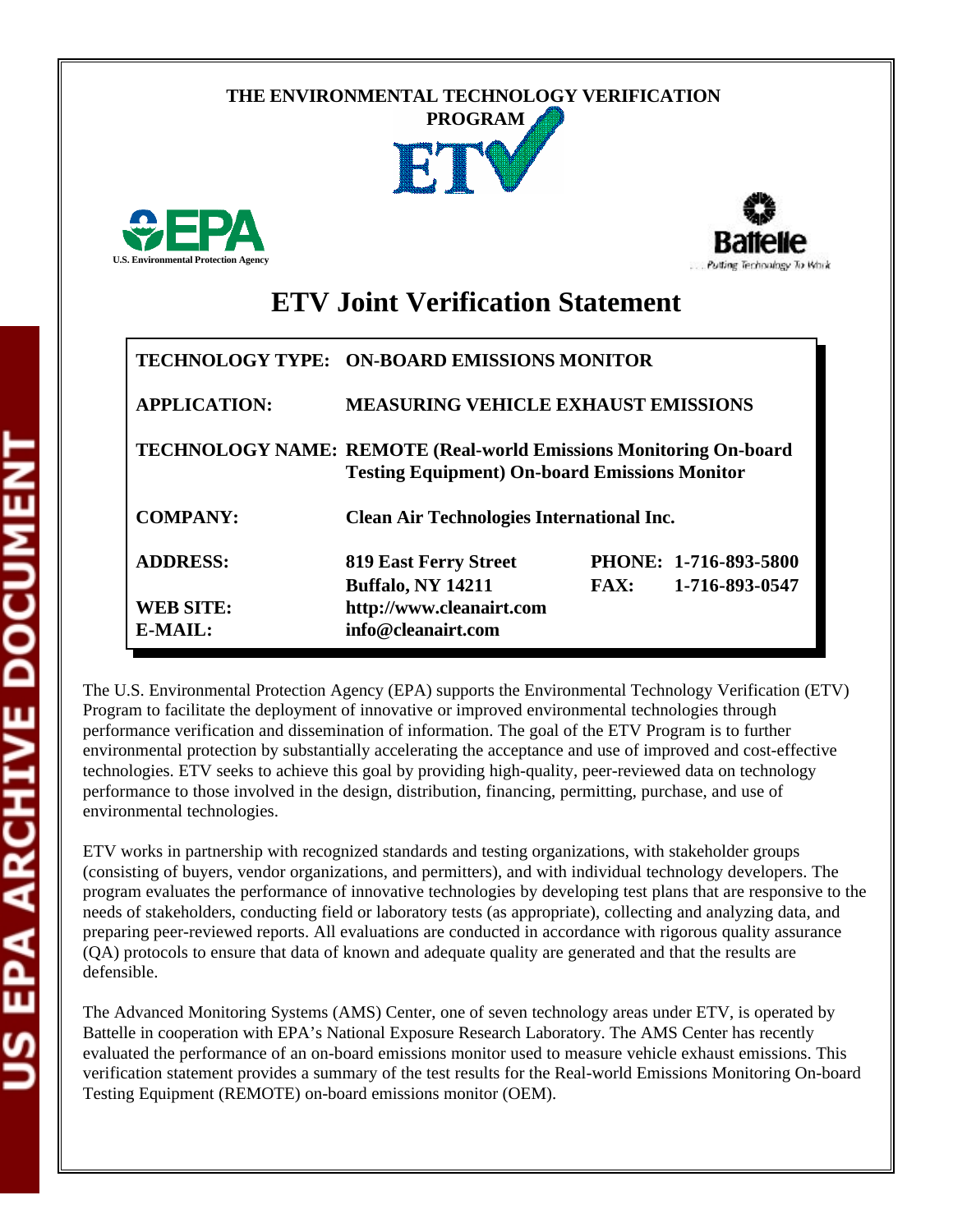#### **VERIFICATION TEST DESCRIPTION**

The verification was based on evaluating the performance of the REMOTE OEM under realistic operating conditions. Duplicate REMOTE OEMs were operated side-by-side throughout all portions of the verification test, which was conducted between May 7 and May 10, 2001, to estimate measurement precision. (A delay by the OEM vendor postponed preparation of this report until early 2003.) Overall accuracy (bias and precision) of the REMOTE OEM relative to emission measurements made by standard emission test equipment with a chassis dynamometer was assessed in three test vehicles: Chevrolet Cavalier (1998, 2.2 L, 4 cylinder, 22,697 miles); Chevrolet Tahoe (1997, 5.7 L, 8 cylinder, 63,857 miles); and Ford Taurus (1998, 3.0 L, 6 cylinder, 33,981 miles). Reliability and ease of use also were assessed. Two REMOTE OEMs (OEM A and B) were operated on two test cycles: the Federal Test Procedure (FTP) and the US06 cycle. In phase one of testing, three dynamometer test cycles were conducted with each of the three vehicles, to test whether interactions between vehicle type and test cycle have an impact on observed bias and precision. Four additional US06 cycles were performed on the Cavalier. Three of these were conducted at 30, 75, and 100°F, respectively, to assess the effect of temperature on OEM performance. The fourth US06 cycle was performed at 100°F with the Cavalier's air conditioner operating at maximum capacity to assess whether using vehicle accessories influences the performance of the REMOTE OEM. For all of the dynamometer test cycles, vehicle emissions were measured using flame ionization detection (FID) for hydrocarbons (HC), non-dispersive infrared spectroscopy for carbon monoxide (CO) and carbon dioxide  $(CO_2)$ , and chemiluminescence for nitrogen oxides  $(NO_x)$ . In phase two of testing, the duplicate REMOTE OEMs were installed in each test vehicle, and each vehicle was driven for approximately 15 minutes over each of two routes: one that was predominantly stop-and-go traffic and one that was predominantly sustained high-speed traffic. Second-by-second on-road data for HC, CO, NO<sub>x</sub>, and CO<sub>2</sub> were collected by the duplicate REMOTE OEMs and used to visually compare the response of the REMOTE OEMs.

QA oversight of verification testing was provided by Battelle. Battelle QA staff conducted a technical systems audit, a performance evaluation audit, and a data quality audit of 10% of the test data.

## **TECHNOLOGY DESCRIPTION**

The following description of the REMOTE OEM was provided by the vendor and does not represent verified information.

The REMOTE OEM is capable of measuring exhaust emissions from electronically controlled light-duty passenger vehicles and light trucks of model year 1996 and newer with on-board diagnostics (OBD) ports. The REMOTE OEM, using infrared techniques to measure  $CO$ ,  $CO<sub>2</sub>$ , and HC and electrochemical techniques to measure  $NO<sub>x</sub>$ , is designed to provide real-time on-road emissions measurements and to derive test- and bagaveraged emissions during standard vehicle test cycles, as used in vehicle dynamometer testing. The REMOTE OEM provides second-by-second total HC,  $CO$ ,  $CO_2$ ,  $NO_x$ , and  $O_2$  readings and total mass emissions summaries for individual test cycles. It includes a touch-screen computer and comes standard in a powder-coated aluminum housing.

The REMOTE OEM is installed in the passenger seat of the vehicle and connects to the vehicle in three locations. The cigarette lighter provides the power in the majority of installations (auxiliary battery optional), the OBD port under the dashboard provides the engine data stream, and the sample exhaust probe is inserted into the tailpipe.

### **VERIFICATION OF PERFORMANCE**

**Bias:** Table 1 shows the results from the bias calculations. Considering all test data combined, the REMOTE OEM exhibited biases ranging between 34.8 and -11.2%. Considering all test data organized by test vehicle and test cycle, the REMOTE OEM exhibited biases for  $NO<sub>x</sub>$  and CO ranging between -0.14 and 21.3% for OEM A and between -1.56 and 16.5% for OEM B. Biases for HC and  $CO_2$  ranged between 8.09 and 63.9% for OEM A and between 9.53 and 44.7 % for OEM B.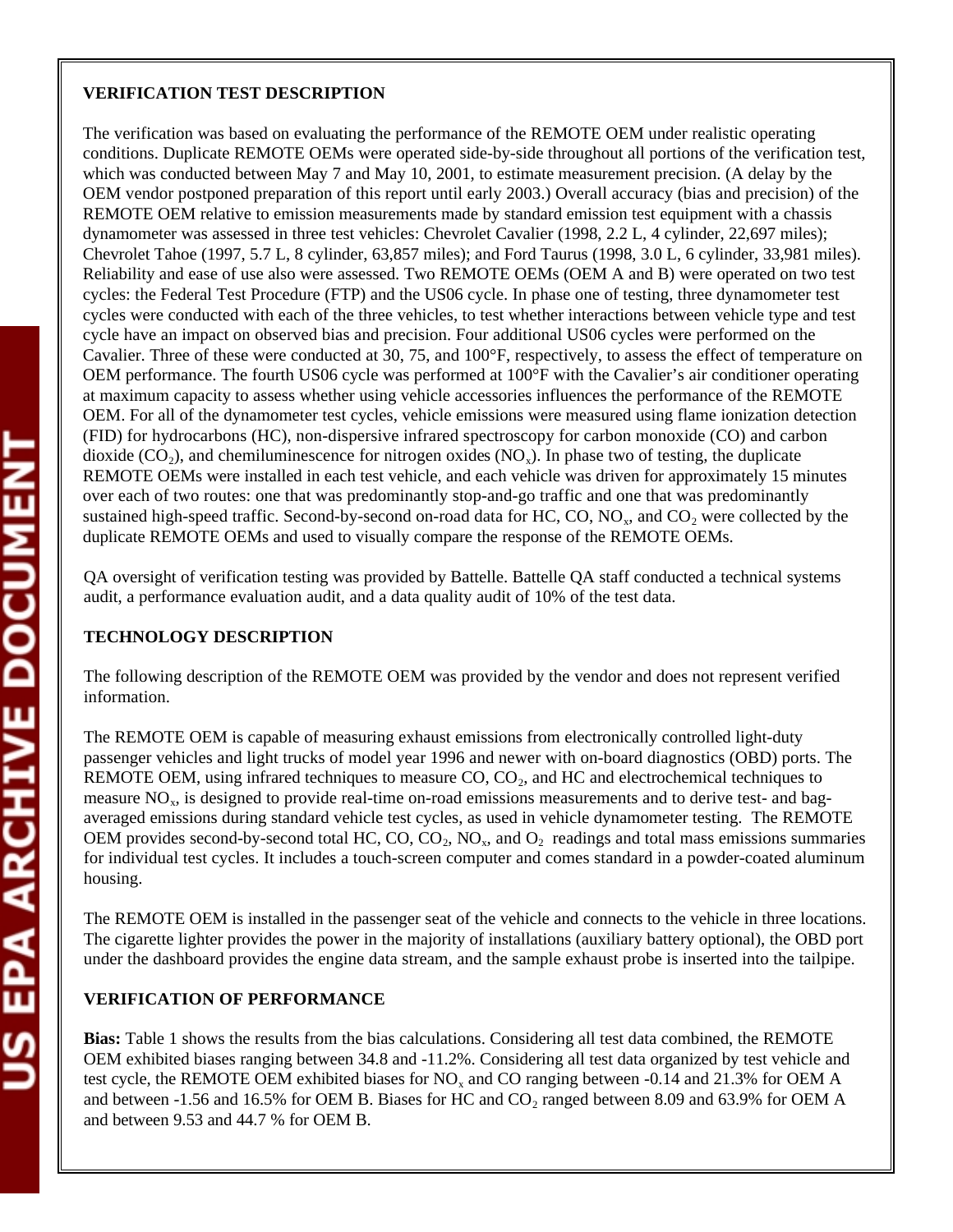| <b>Bias</b>       | <b>OEMA</b> |          |                 |                 | <b>OEMB</b> |          |                 |                 |
|-------------------|-------------|----------|-----------------|-----------------|-------------|----------|-----------------|-----------------|
| Pooling           | HC          | $\bf CO$ | NO <sub>x</sub> | CO <sub>2</sub> | HC          | $\bf CO$ | NO <sub>x</sub> | CO <sub>2</sub> |
| <b>Total Test</b> |             |          |                 |                 |             |          |                 |                 |
| % Bias            | 34.8        | $-7.95$  | $-11.2$         | 16.5            | 21.5        | $-2.07$  | 1.96            | 22.2            |
| $\pm$             | 9.56        | 1.80     | 3.35            | 2.50            | 4.82        | 2.84     | 3.90            | 3.60            |
| Cavalier          |             |          |                 |                 |             |          |                 |                 |
| % Bias            | 63.9        | $-0.14$  | $-1.93$         | 29.5            | 24.9        | 5.40     | 16.5            | 44.7            |
| $\pm$             | 15.8        | 1.19     | 5.33            | 3.39            | 3.56        | 2.98     | 6.01            | 4.11            |
| <b>Tahoe</b>      |             |          |                 |                 |             |          |                 |                 |
| % Bias            | 11.2        | $-12.9$  | $-10.3$         | 8.09            | 20.1        | $-7.79$  | $-3.04$         | 9.53            |
| $\pm$             | 2.22        | 2.09     | 1.46            | 0.73            | 4.97        | 3.12     | 1.64            | 0.70            |
| <b>Taurus</b>     |             |          |                 |                 |             |          |                 |                 |
| % Bias            | 29.4        | $-10.8$  | $-21.3$         | 11.8            | 19.4        | $-3.80$  | $-7.58$         | 12.3            |
| $\pm$             | 2.42        | 1.05     | 1.42            | 0.39            | 6.12        | 1.94     | 1.32            | 0.34            |
| FTP cycles        |             |          |                 |                 |             |          |                 |                 |
| % Bias            | 53.9        | $-7.47$  | $-18.1$         | 19.2            | 20.6        | $-1.56$  | $-4.57$         | 25.2            |
| $\pm$             | 12.8        | 1.40     | 2.05            | 3.29            | 3.48        | 2.63     | 1.98            | 3.78            |
| US06 cycles       |             |          |                 |                 |             |          |                 |                 |
| % Bias            | 15.8        | $-8.42$  | $-4.23$         | 13.7            | 22.4        | $-2.57$  | 8.48            | 19.2            |
| 土                 | 2.62        | 2.22     | 4.07            | 1.39            | 6.11        | 3.19     | 5.06            | 3.57            |

|  |  | Table 1. Percent Bias Values and Confidence Intervals for REMOTE OEM |  |
|--|--|----------------------------------------------------------------------|--|
|  |  |                                                                      |  |

Note: Bold rows show results by vehicle.

**Unit-to-Unit Precision:** Table 2 shows the results from the precision calculations. In nearly all cases, coefficients of variation (CVs) of the duplicate OEMs for all the emissions measured from all vehicles were less than 5%. The largest CV was reported for HC during the Cavalier test at  $8.97 \pm 11.6\%$  over a tested range of 0.05 to 0.47 grams per mile (g/mi). The smallest CV was seen for CO during the Cavalier test at 1.11  $\pm$  1.43% over a tested range of  $0.70$  to  $12.0$  (g/mi).

**Reliability and Ease of Use:** All data were collected as expected, and the REMOTE OEMs had no downtime during the tests. The REMOTE OEMs were installed in the vehicles with no difficulty for the on-road testing. Operation over a temperature range of 30 to 100°F had no adverse effect on OEM reliability, and operation over this range showed no consistent effect of temperature on OEM bias for any of the measured species.

**Other Unit-to-Reference Method Comparisons:** The second-by-second data for the reference method and the REMOTE OEM illustrate close agreement. A time delay between the reference monitors and the REMOTE OEM was due to the different lag times in sampling by the reference monitors.

The linear regression of OEM and FTP bag results shows that, except for the OEM A HC results ( $r^2$  of 0.54), both OEM A and OEM B had coefficients of determination greater than 0.86 for all four emitted species. The slopes of the linear regressions for OEM A and OEM B relative to the FTP bag results were between 0.97 and 1.03 for  $CO_2$  over a tested range of 300 to 620 (g/mi). The slopes were between 0.95 and 1.05 for CO over a tested range